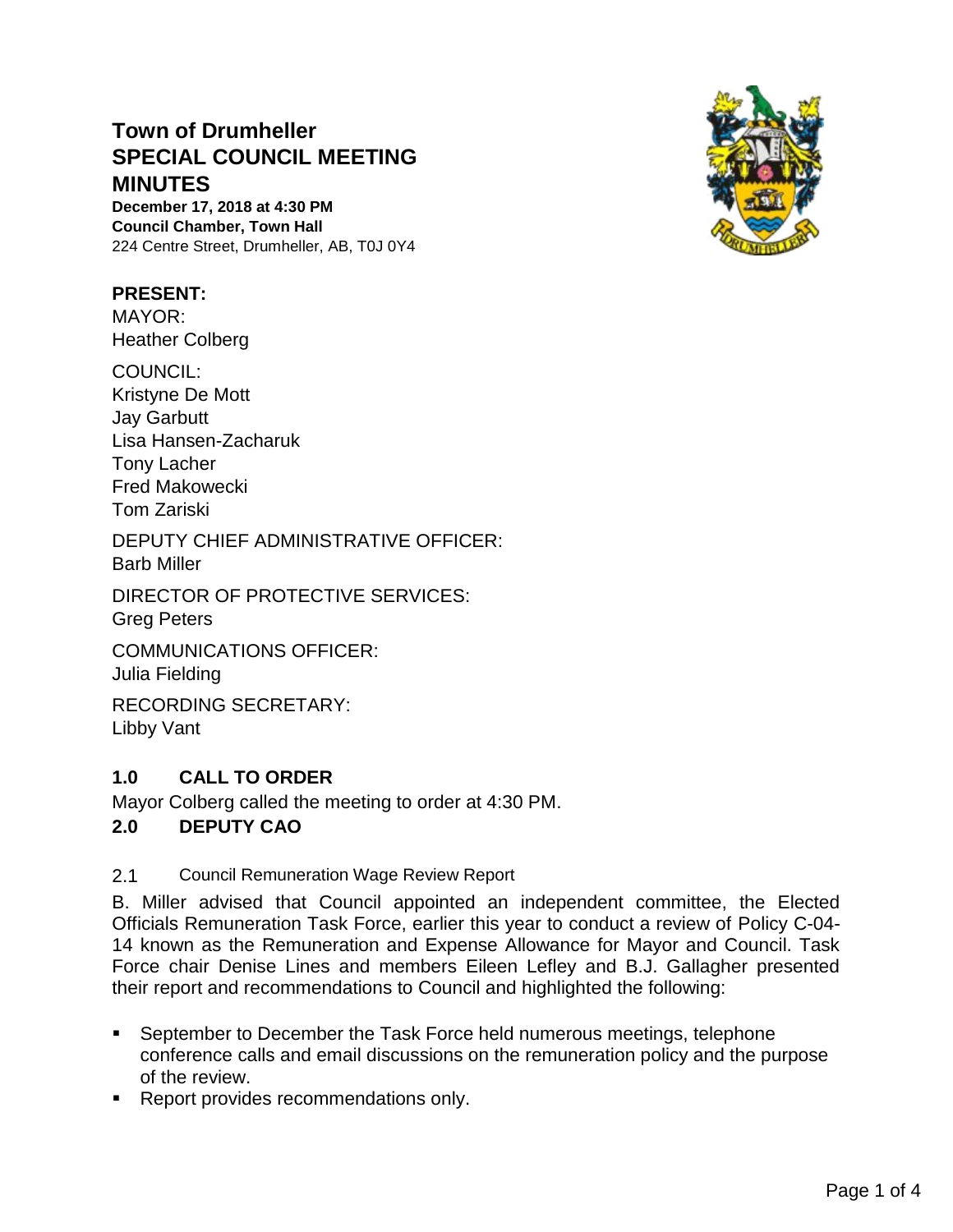Special Council Meeting Minutes December 17, 2018

- Task Force consulted with other CAO's and resources from other provinces and found that many different options are in place in other municipalities.
- Will update the Task Force resources binder; feel that future Task Forces should look at as well as the election package.
- Recommend that this Task Force gets together in two years to review what has been learned, see how the revised remuneration policy compares to the amount of time spent by Council members.
- New taxation changes made the remuneration review process very difficult
- Referred to the FCM guidelines for Bill C44 which eliminated the 1/3 tax exemption for elected officials effective January 1, 2019.
- Task Force recommends a 5% increase to the Honorarium but realize that it is not sufficient to offset the taxation difference.
- Honorarium would increase to: Mayor \$41,945.09, Councillors \$22,976.76 per annum.
- **EXECT** These amounts would cover remuneration for: Regular & Special Meetings, Preparation for all meetings (new), Public/Town Hall meetings, Community events, Meetings with individual rate payers & Community Organizations, In Town travel & car, Incidentals related to job description & normal execution of duties, In Town entertaining or Committee responsibilities.
- Recommend that per diems increase by  $$10.00$  to  $$260.00$  per full day to cover remunerations for: Town/Strategic Business Planning, Council Orientation: an additional two per diems for each Councillor during and election year, Attending events/conferences/meetings etc., on behalf of the Town this may include but is not limited to meetings associated with Committee assignments, meetings with federal or provincial government (new), In a local state of emergency where job reassignment is necessary.
- Also fourteen additional assigned per diems (two each for Mayor and Councillors) and fourteen additional unallocated per diems to allow members of Council more opportunity to participate in activities that will benefit the community of Drumheller through networking, lobbying and educational conferences.
- Added an additional expense for a cell phone allowance that would include office supplies.

Mayor Colberg thanked D. Lines for her excellent summary of the report. In response to a question from Council, D. Lines advised that the language regarding elected officials remuneration treats them as salaried employees but the reality is that many are volunteers – the Task Force used an Ontario study used as reference, as no study for Alberta was available yet. Councillor Hansen-Zacharuk asked how the accounting for the new cell phone allowance was calculated. B. Miller responded that this allowance would be treated like the submission of a cell phone bill.

D. Lines thanked Council for their contributions to the research and review process and reiterated that the Task Force members are more than happy to have further discussion on this matter – they feel it is very important to keep the dialogue open on this issue. In response to a question from Council, D. Lines confirmed that the changes to taxation of elected officials' remunerations would result in an average loss of \$ 881.40 loss per year for Councillors and just over \$ 2,500 per year for the Mayor. B. Miller thanked the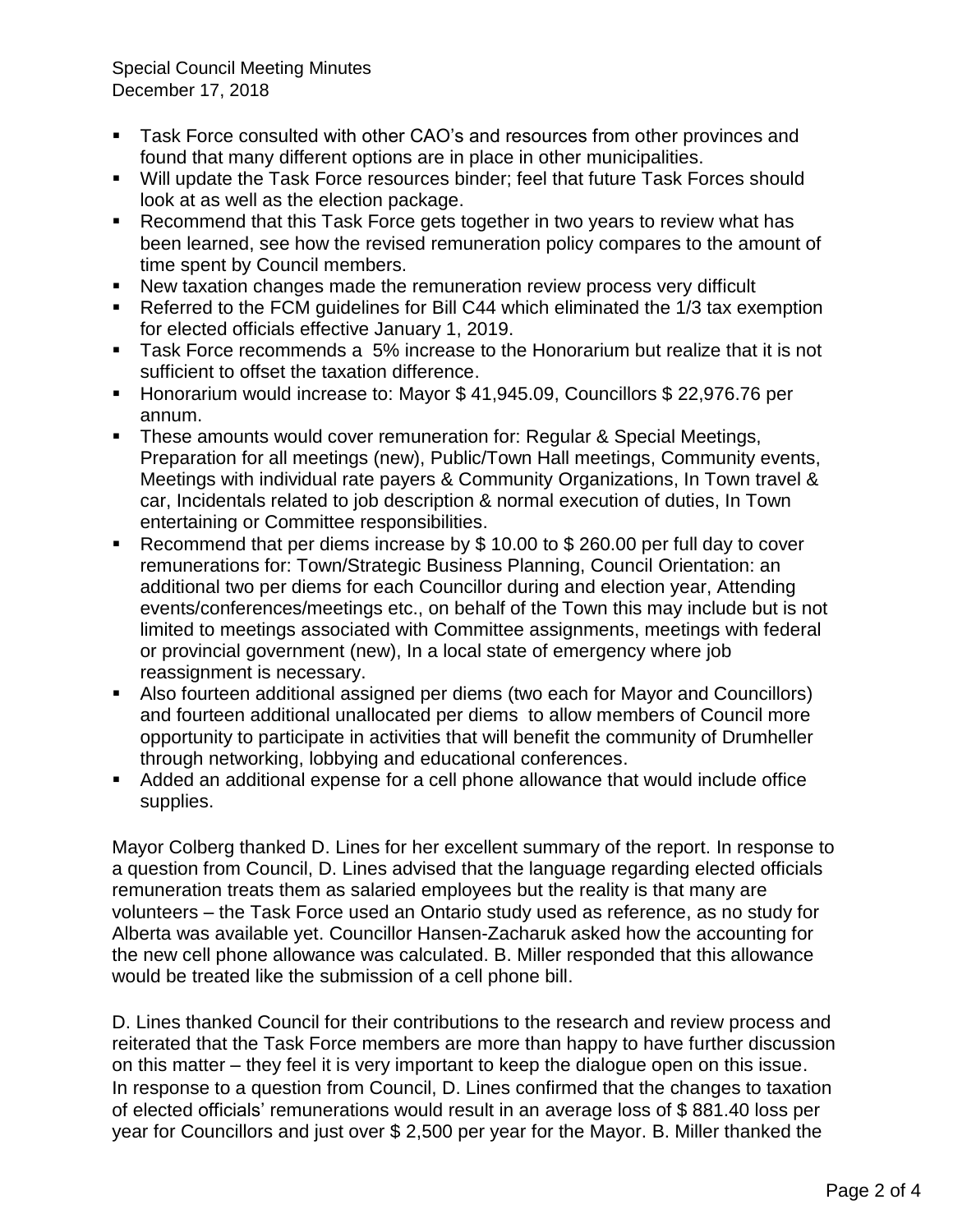Special Council Meeting Minutes December 17, 2018

Task Force for their efforts; she advised Council that she will bring forward a Request for Direction regarding the proposed policy changes at a future Committee meeting, and will research and clarify the status of volunteer/employee for elected officials.

## 2.2 Bylaw 21.18 - Utility Rate Bylaw - second and third readings

B. Miller presented Utility Rate Bylaw 21.18 for second and third reading and provided information on comparative communities' utility billing rates. She advised that the proposed increase of 2% for wastewater and 5% for water would result in an increase of \$ 2.81 per month on an average consumption of 15 cubic metres.

Discussion was held on the proposed rate models and options to increase revenue while limiting rate increases to residents. Discussion was also held on the potential to conduct tours or produce a video tour of the water and wastewater treatment facilities to educate the public about the processes: how much effort, training and education of staff is required to generate safe drinking water and release clean wastewater, and how this translates in to the cost of the utilities to the residents.

MO2018SP02 Lacher, Makowecki moved to approve 2<sup>nd</sup> reading of Bylaw 21.18 Utility Rates. Carried Unanimously.

MO2018SP03 Hansen-Zacharuk, De Mott moved to approve 3rd reading of Bylaw 21.18 Utility Rates. Carried Unanimously.

### 2.3 2019 Service Fees

B. Miller presented the draft 2019 Services Fees and provided an overview stating that the proposed increase for most service fees is 2% to keep pace with inflation and the specific rates are identified on each page.

In response to a question from Council regarding additional ball diamonds, B. Miller responded that Council would need to put that item on the capital plan so that it can be funded at some point.

Discussion took place on local and non-local rates for recreation facilities.

MO2018SP04 Garbutt, Lacher moved to approve the 2019 Service Fee Schedule as presented. Carried Unanimously.

### 2.4 Request for Decision - Authorization of Expenses in 2019

B. Miller provided a Request for Decision to authorize expenses in 2019. She advised that the Municipal Government Act requires a resolution of Council to approve a procedure for authorizing and verifying expenditures not included in the budget; since the 2019 budgets have not yet been approved, Council is required to authorize the CAO or his delegate to pay all current accounts, which are a proper charge of the Town, until the 2019 Operating and Capital Budgets are approved.